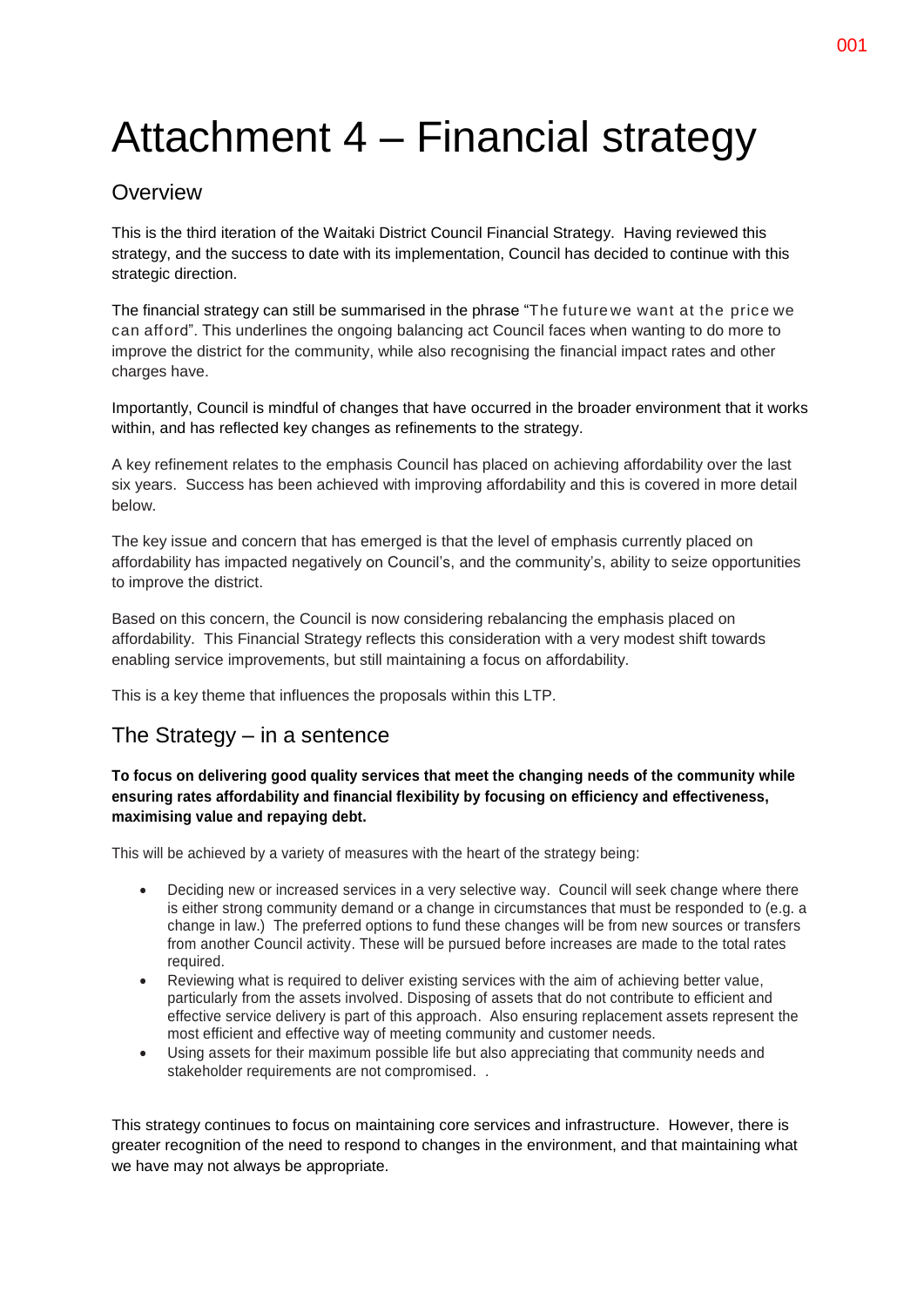The strategy sets out how it will be applied in response to a changing environment including the options that are available given Council's current position. It will consider how the three factors of service levels, rates and debt would move under the different options available. It will also consider the level of risk Council is willing to accept that a service won't be delivered (under delivery), and conversely, that a service delivered will provide little or no benefit (over delivery).

## Where we were and where are we now?

The financial strategy is one of the main ways Council can seek answers to such fundamental questions as:

- What services should it provide, who should pay for them, and how should they be paid for?
- What types of assets should it own and how well should it look after them? This will be set in conjunction with the Infrastructure Strategy.
- How much should it be paying for now, and how much debt should it have (to be considered along with the Revenue and Financing Policy and Borrowing Policy)?
- What might change, and how would this change the things Council has decided above?

The purpose of the financial strategy is to put them all in one place in a cohesive manner, consider the alternatives, choose an answer and then discuss it with the community. At the end of the process this should produce something that helps make decisions over the life of the Plan.

### **Where we began**

When the Waitaki District began it had established communities with a large number and range of older assets, reasonable levels of external debt, limited reserves, and few investments or other sources of revenue apart from rates and roading subsidies. In response to this position the various Waitaki Councils have taken generally financially prudent decisions and have changed Council's financial position to where it is now. Although it has slightly higher rates than many similar Councils, especially residential rates, it has no external debt, and has improved assets and facilities and well-funded reserves to allow for asset replacement as required. Over the last three years Council has achieved lower than projected rate increases which has improved rates affordability. This and earlier decisions has put Council in a position where it now has some choice about what financial direction it wants to take.

### **Where are we? – Overall Financial Position**

Overall, Council continues to be in a very sound financial position. This has improved over the last three years as Council has required less rates than projected, lowered internal debt levels and has higher levels of investments. The scale of these positive results and the current position are discussed in the following sections and illustrated in charts later in the strategy.

### **Where are we? – Expenditure and Levels of Service**

Expenditure levels reflect the decisions Council has made about the level and mix of services it needs and wants to provide. Once Council has made these decisions, it funds the necessary expenditure using the methods and mix of funding set out in the Revenue and Finance Policy.

The Operating Expenses chart later in the strategy illustrates the spending pattern that has occurred and is expected to occur. There have been a number of changes in these patterns over the years however the larger changes, especially less than expected increases, have been driven by savings through contracting and procurement improvements rather than reductions or changes to levels of service. These levels of services have mostly been maintained or in some cases improved, such as by the rural roading resilience project.

### **Where are we? – Debt**

Council will continue to have no external term debt. Council does, however, continue to have a series of internal loans. An internal loan is where Council invests with itself, with one area that has funds in reserve lending these to another part of Council.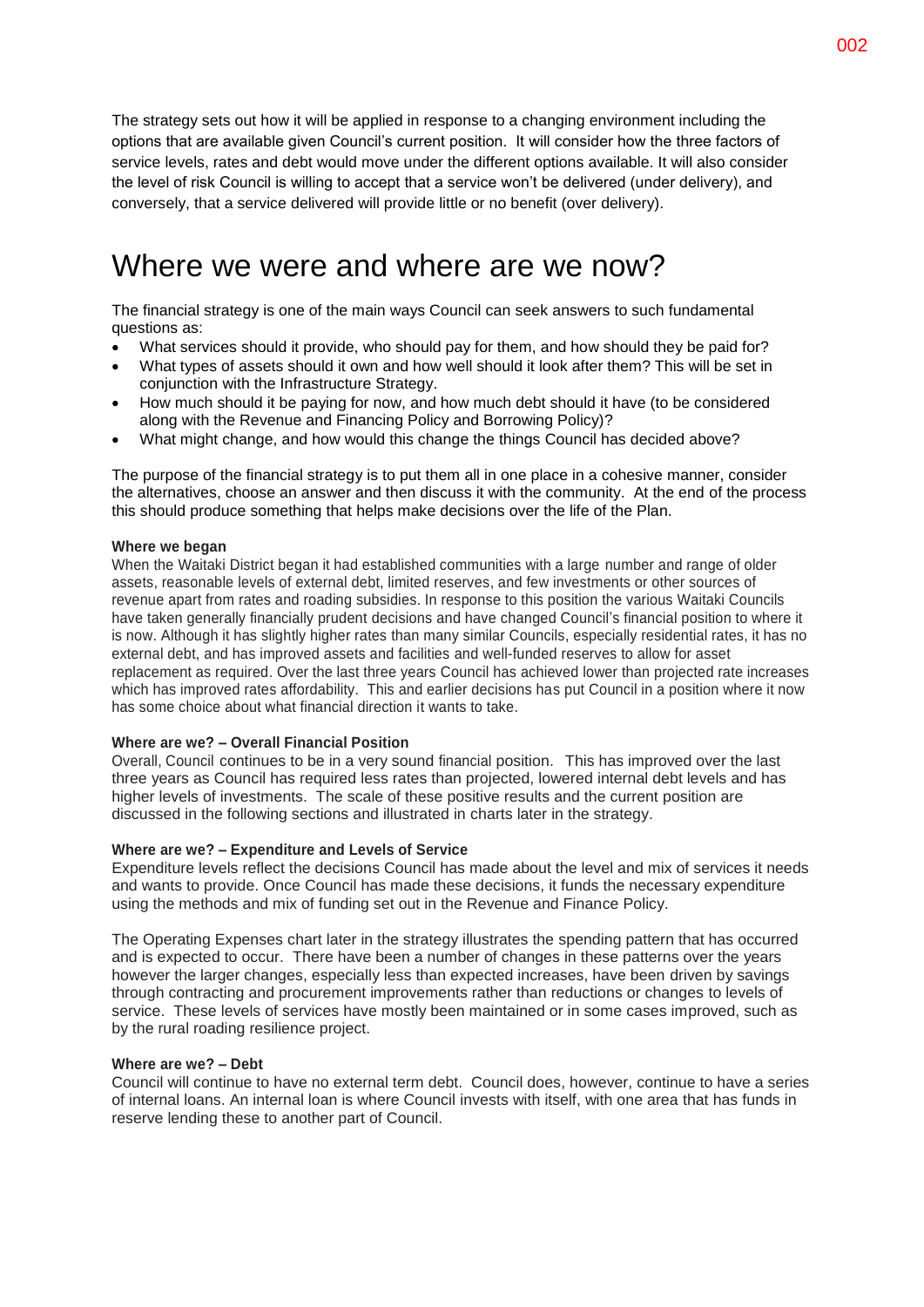Council will continue use internal debt to fund a limited range of expenditure restricted to:

- Purchasing new assets: internal loans may be used to fund the residual after all other appropriate funding sources have been used (term debt);
- Renewing assets or other scheduled spending if there are insufficient funds in a reserve or available from other sources but there is regular inflow into the reserve;
- Funding accumulated or exceptional operating deficits, but only on a short term basis (overdraft).

Council has had success over the last three years in reducing the level of internal loans, in particular property related loans, which has created capacity to take on new debt to fund approved projects.

### **Where are we? – Investments**

Council has four primary types of investment, all of which are described in the Investment Policy.

The largest of these are the internal loans noted above. The amount invested in internal loans has reduced due to both scheduled repayments and property sales repaying property debt. This reduction has increased the amount available to invest in other investment types.

The next largest investments are two loans to local organisations, the North Otago Irrigation Company Limited (NOIC) and Observatory Village Retirement Trust. These investments provide both a commercial rate of return and wider community benefits. The third class of investment, the investment in Council Controlled Organisations (CCO) also provides both financial and community returns. The level of investment in these two classes has been and is likely to remain stable until the first scheduled repayments occur on the retirement village loan.

The class where the most change has and will continue to occur is the level of "cash" investments. Council has traditionally invested these surplus and reserved amounts with various banks. Council is considering changing its' approach and adopting a more balanced portfolio. This would mean a wider range of investments would be used and selected on a risk / return basis. As Council is still considering its approach in this area, there are no changes highlighted in the LTP. Council will keep the community informed as it moves through this review process over the next year.

### **Where are we? – External Revenue and Rates**

Although rates are the largest source of income for Council, they are not the only way services are paid for. The other major types of income received include:

- Government grants (particularly NZTA funding for roads)
- User charges; and
- Interest.

The mix of funding sources, including rates, has not changed significantly over time. Council does try to maximise other sources of external funding, however this is challenging given the level of competition for these funds. Even with user charges, there are only a limited number of activities where these can be utilised. This means that Council will continue to rely on rates as a funding source to a similar extent going forward.

Rates are used to fund the difference between the expenditure to meet the required service levels and all other sources of funds. Council's Rating Policy is complex and uses many of the rating options that are available to all councils. This system was developed to recognise the different needs of sections of the community and to try to improve ratepayers' understanding of how much they contribute to each Council activity. However, it is very difficult to make simple statements about how much rates will move and it makes comparisons with other districts and cities challenging.

There have been a number of initiatives over the last three years to improve the comparability of Council information. Waitaki has participated in several of the initial studies as it believes that these could be useful tools for both residents and Council to understand areas where it performs both better and worse to comparable Councils, why those differences are occurring and what actions or choices may be required to address these differences.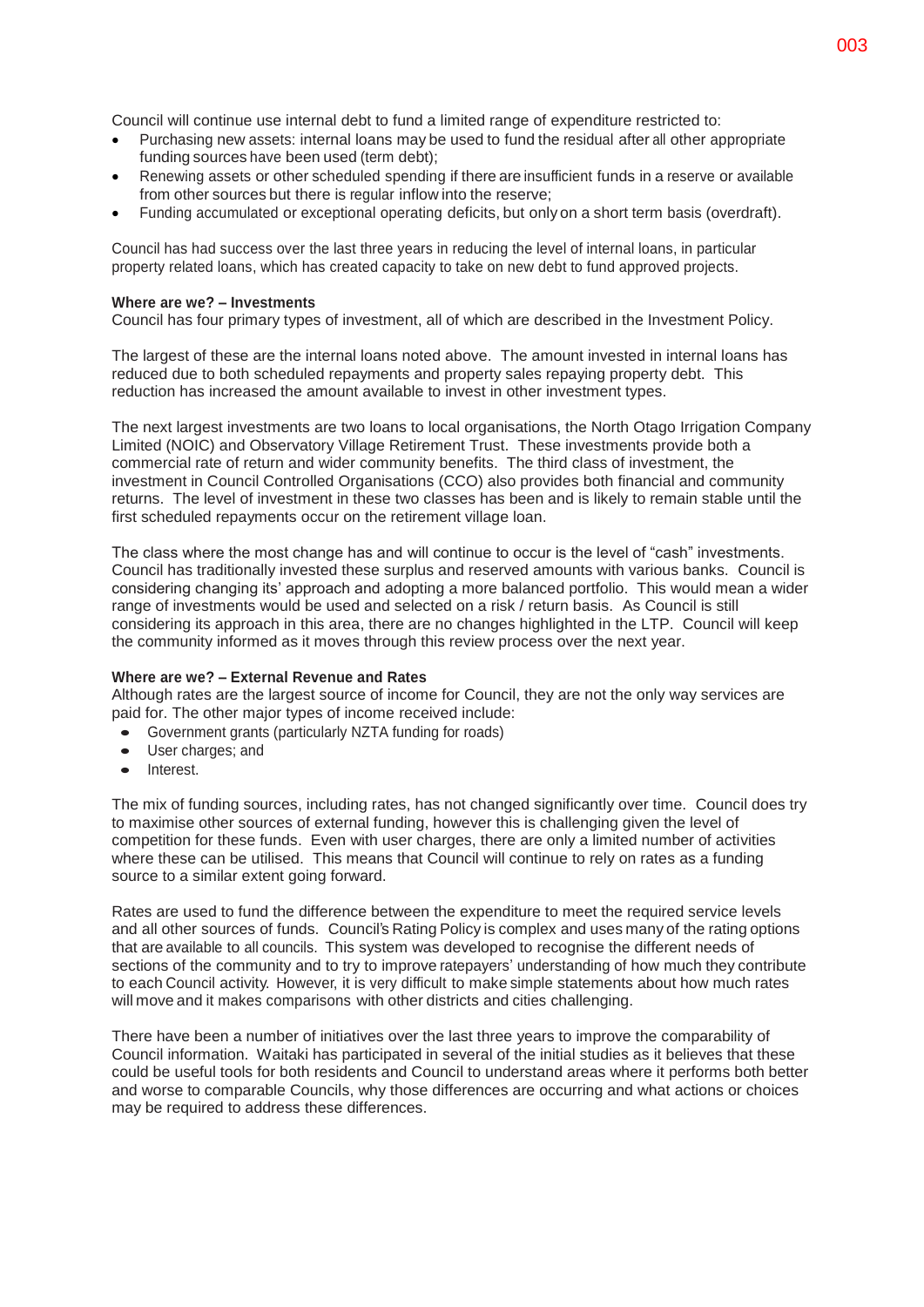### **Affordability**

Council has been quite open about the fact that rates, particularly residential rates, were relatively high compared to many other districts and cities. Council also identified a number key reasons such as the extent of the roading network compared to the number of properties /residents, and the number and scale of community facilities and activities. This in part drove the focus of the prior strategies.

Council has improved rates affordability over the last three years, particularly in comparison to similar Councils. This was achieved by the combined effect of good savings from some major contracts and other Councils having to address high cost issues, particularly meeting drinking water standards. The impact of being able to deliver reliable, abundant high quality drinking water has been under emphasized by Council. While there was a negative impact on rates affordability and comparability, the much greater community benefits of addressing this critical issue early are highlighted every time another community faces the issues created by unavailable or unsafe drinking water.

To monitor the reliance on rates as a funding source Council will track and report total rates to operating expenditure. Although this is not a perfect measure it is simple and robust.

# Where do we want to be in ten years, what are the key issues and options that are available?

#### **Overview**

Focusing on affordability was not just to try and make financial life a little easier for the Districts ratepayers. As noted in the previous strategy, this goal helps create the capacity to have more choice and the ability to respond to changes going forward including the ability to meet new demands and respond to unexpected events.

Council now faces new demands and opportunities and must decide how to respond to them. The financial strategy must therefore evolve to reflect the changes that have occurred, give guidance on the decisions that need to be made and reflect the potential consequences of these decisions.

So what are these new demands and opportunities and the key issues that need to be considered here and throughout the Long Term Plan?

The first group of issues that have a significant financial impact are identified in the Infrastructure Strategy. The Infrastructure Strategy sets out the challenges and opportunities in terms of roading, drinking water, wastewater and stormwater. The issues that are likely to have an impact on the Financial Strategy include:

- Improving the roading network to deal with changing weather patterns, use and demands
- Meeting any changes in services levels created by legislation, regulation, resource consents and community expectations
- Finishing the upgrade program to meet drinking water standards
- Improving the resilience and reliability of water and sewer networks through a robust asset renewal program.

The next group of issues are being driven by changes in the District's economy and Council's desire to maximize the positive aspect of these changes and minimise the negative. The largest changes the District is seeing is the increase in agricultural production and the growth of the tourism industry. Council is seeking to invest more to improve its understanding of these changes and the options to respond. Both of these elements go beyond investment in physical assets like the roading network, and involve investment in people, services and internal infrastructure. This is a key issue identified in this LTP. Council's response to these issues is not expected to create a funding issue, but rather, requires a focus on the type of investment required and how it aligns these changes.

Other key matters to consider relate to the broader matters of societal change at both a district, national and global level. There are matters where Council has some control or influence such as through the District Plan, and others where it just has to react to changes as they occur, such as national immigration.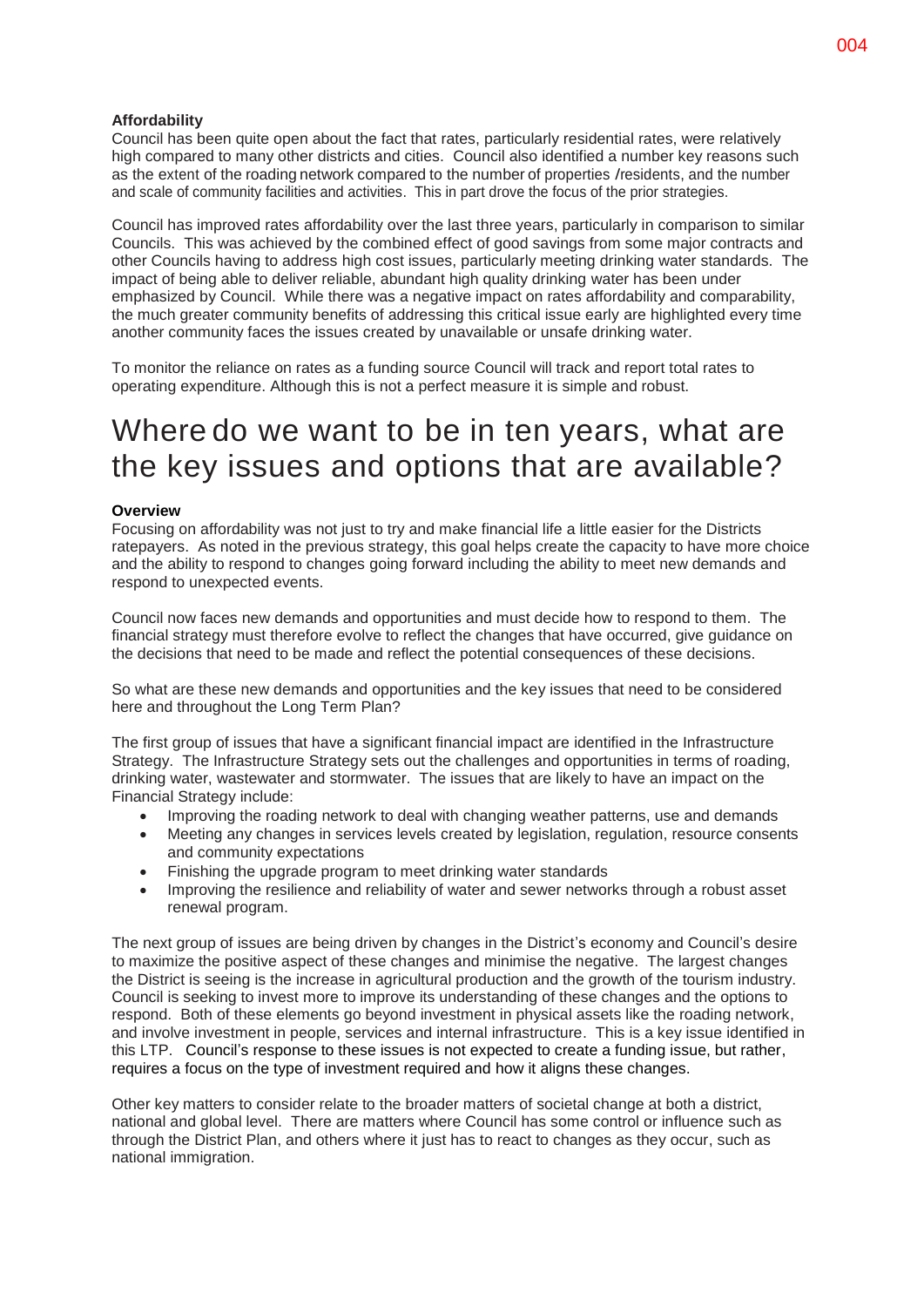How the people in the District will change over the 10 years and beyond is important. Council expects the population to age like most rural and provincial districts. Importantly the Council seeks to positively influence the growth in the younger demographic through proposals that attract families to the District. These are factors influence affordability which is considered in more detail below.

Change in land use, or the way people use the properties they own is important. Council needs to have an understanding of this because changes in use affect the type and amount of Council services they require. The Council's Development Contributions Policy deals, in part, with this issue.

Unlike some faster growing districts and cities, Waitaki is not expecting a large increase in households or the number of businesses based in the District. Growth is anticipated, particularly in the Ahuriri Ward, but overall it is not expected to be significant, especially in any one year. This issue is considered in the Infrastructure Strategy and Council considers it still has the capacity and ability to respond to anticipated needs.

The area that will still needs careful consideration is potential changes in farming use and practice as irrigation expands further. In addition to the population changes noted above, Council will monitor and respond to the impact on the roading network due to more intensive and different land use. This work over the last few years has highlighted both expected and unexpected issues and challenges. These are considered and expanded on in the Infrastructure Strategy. The bottom line is that Council believes a greater increase in spending on the roading network is required and this is proposed.

The last major focus of the LTP is how Council can maximize the opportunities and minimize the negative impact of economic opportunities including the growing number of visitors coming to the District. Council is considering not only how to provide and fund services that will be required but also how to take advantage of matters like the recently announced Regional Economic Development Fund. This is a key area where Council believes it should use some of the capacity it has created to address known and emerging issues.

#### **Expenditure and Levels of Service**

The previous strategy emphasized that what Council does drives what it spends. This revised Strategy also highlights that how it does something is also a key driver. This is where Council has had good success in improving cost and therefore affordability. This success has created choices beyond just trying to do more or the same for less. Council is now considering if services need to be expanded or enhanced while still achieving its affordability goals.

There are a number of proposals in the Consultation Document to increase levels of services. The key proposed changes are:

- More money spent on roads
- Finish improved drinking water quality and availability
- Increased capacity to respond and take advantage of economic opportunities
- Improved internal infrastructure to support service delivery especially digital services

How the mix in spending has and is expected to change is illustrated below.



The above illustrates the proposed re-emphasis on spending on key infrastructure to meet the known and expected changes in demand.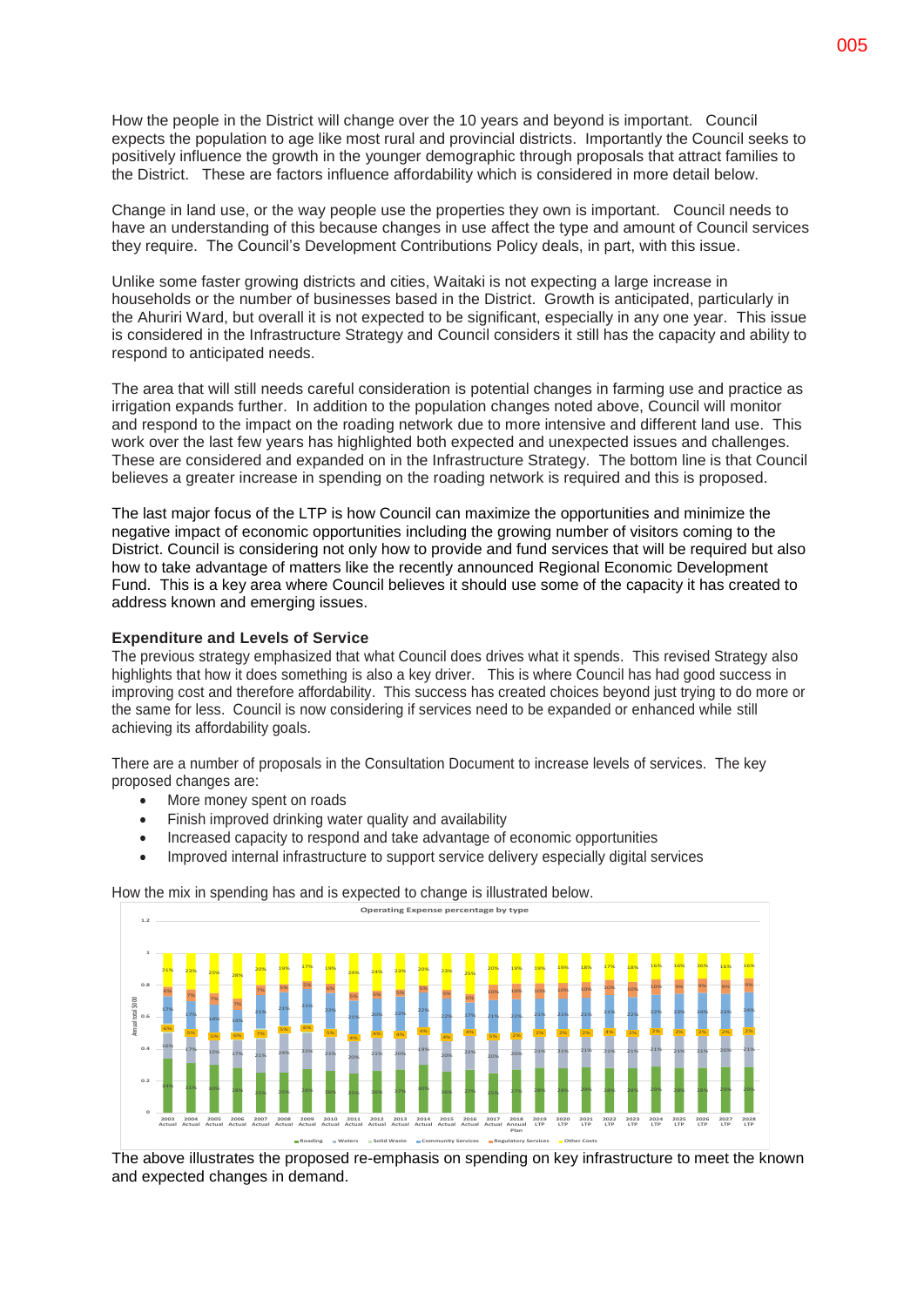### **Spending on Assets**

Prudent financial management requires organisations to plan for the replacement or renewal of their assets when they reach the end of their useful lives. The inter-generational equity principle suggests that, ideally, today's ratepayers should pay for the 'asset life' they are consuming and likewise, future generations should pay for their share of the asset's life.

There are three principal ways this can be achieved.

### **1. Pay as you go (renewal funding)**

Capital is funded annually by rating existing ratepayers to cover expenses incurred in that year. This is suitable when capital expenditure is very predictable and evenly spread over the years, so there is less risk that today's ratepayers are not paying their fair share when compared to future ratepayers.

### **2. Saving for asset replacement (charge rates over the life of the asset – spend later) (funded depreciation)**

Ratepayers are rated annually to fund depreciation, which builds up in a reserve account for the future replacement of assets. This must be modified if there is debt outstanding, otherwise today's ratepayers would be paying twice for the asset, once through debt repayment and interest, and again through financing the depreciation.

### **3. Borrowing to fund asset replacement (spend now – charge rates over the life of the asset) (total debt funding)**

Ratepayers are rated annually to fund interest and capital repayments on loans matched to the life of the asset. In the future, replacement of the asset would be financed in the same way. This may be suitable if the overall level of debt can accommodate the required borrowing.

As noted earlier in the Financial Strategy, Council has selected option 2 as the basic policy with options 1 and 3 used on a "by exception only" basis. Further detail on the exceptions appears in the Balanced Budget section of the Strategy. Council made this decision when it had no reserves for asset renewals and was encountering difficulties funding asset replacement. Adopting option 2 as its' basic policy is one of the key decisions that has improved Council's financial position.

Why Council can consider this option is illustrated by the following chart taken from the Infrastructure Strategy showing projected renewals compared to funded depreciation balances over the next 100 years.



As Council has collected more information it has become more certain that this is the correct approach for the District. Council will still look to optimize the life and service potential of all key assets and so will continually monitor the desirability and impact of this funding approach.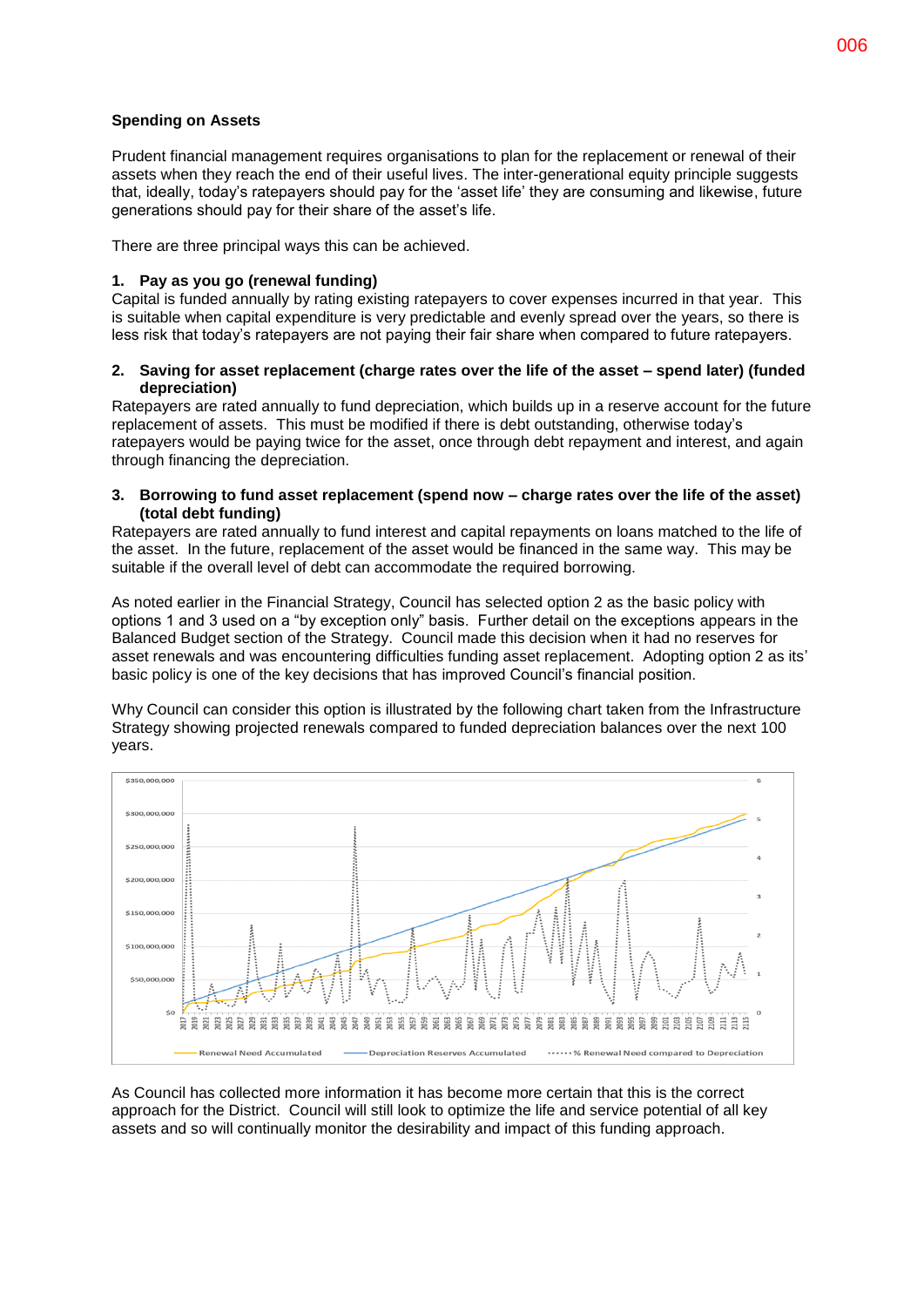#### **Debt and Other Funding, including reserves and other sources of income**

Council is very clear about what debt should be used for, namely the creation or renewal of long term assets when other funding sources are exhausted. This is seen as having greater value to the community as a method of controlling debt, rather than some relatively artificial measures such as debt per household. Council does not expect to need any external debt over the life of the long term plan. However Council will continue to invest in itself and as a result, new internal loans will be required.



Given Council's strong balance sheet it could borrow a lot more money. However, the real issue constraining external borrowing is the on-going servicing cost. Council already considers its fixed commitments to be high; taking on further commitments will only be done for a very good reason as such long term financial commitments limit the choices available. Each additional \$1.0m in debt will add approximately 0.5% to the rates for the each of the next 20 years.

Council has had good success rationalising the land it holds and has used sale proceeds to reduce property related loans. Council will look to continue this process, only taking action to dispose of properties when the right price can be achieved. However, given the way the property market has behaved, potential sales proceeds have not been included in the LTP. This is the prudent approach, but does mean Council's debt position may be overstated, however Council does not believe this will impact on people's ability to engage.

#### **Investments**

### **"Cash" investments**

This section covers investments with banks and with other entities that will be repaid when the agreed investment period ends. The level of cash investments will grow significantly as depreciation is funded and held prior to the major asset renewal projects signaled in the Infrastructure strategy. The graph below records Council's investment levels against debt.

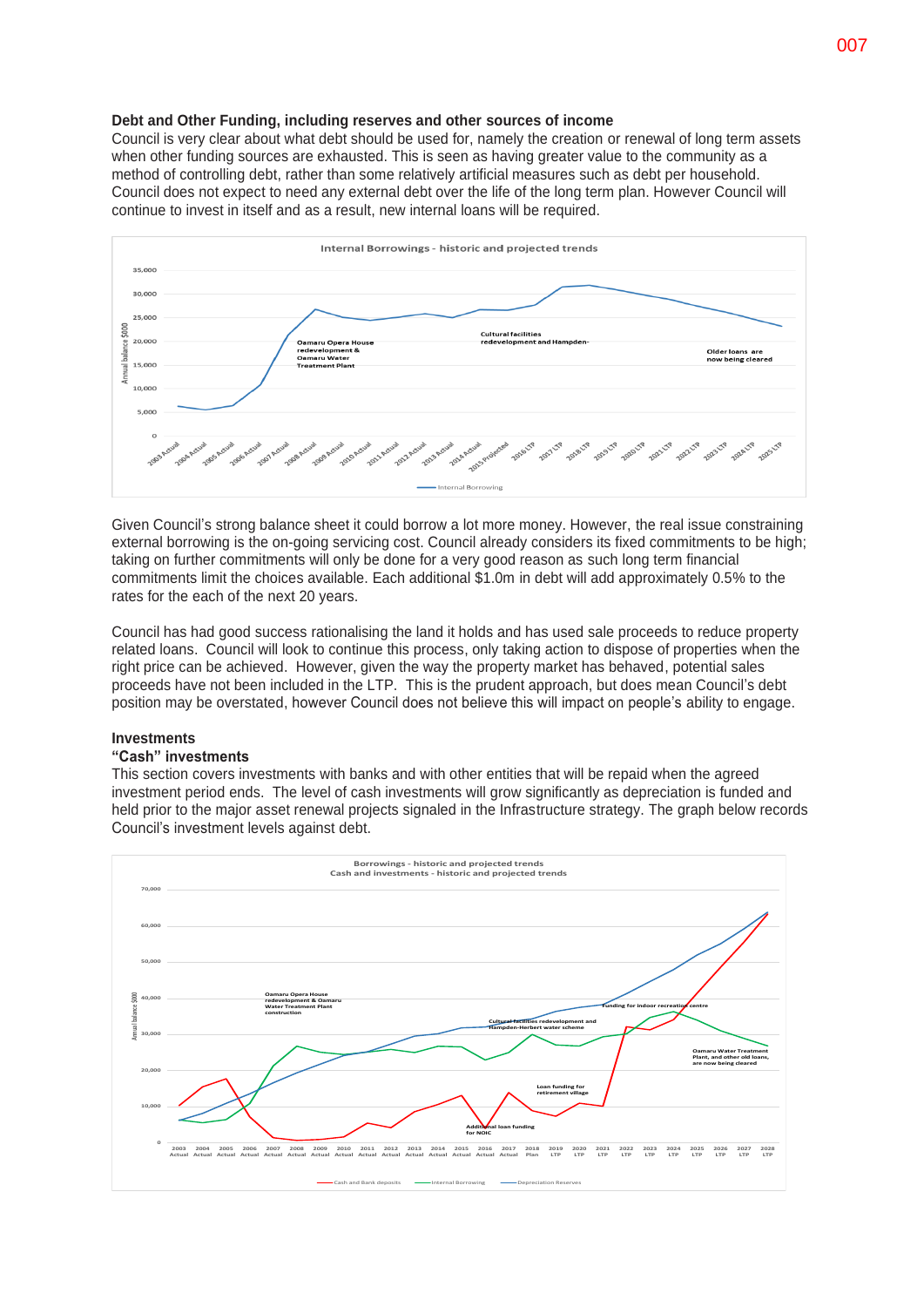Council recognizes the significance of the size of the funds it will have to invest, especially once the repayments from NOICL and OVL start. It has therefore made the decision to review and potentially expand the range of approved investments. This will have the benefit of developing a more diversified portfolio of investments that limit exposure to any one sector and increase the return and risk options. However, given the source and nature of the funds it holds, Council will always act as a prudent, conservative and risk averse investor.

### **Rate levels and Affordability**

Prior to discussing rates, non-rates revenue needs to be considered. Council continues to have issues with NZTA funding decision and the governments decreasing support for rural roading networks. Council will continue to try and maximise other revenue where it can and when it meets the wider objectives of Council.

Council has reviewed its approach to funding and rating and is still happy with the overall approach developed in 2002/03. Although there are no proposals to significantly increase any group of user charges or make any major changes to the rates/user charge ratio Council is considering some amendments in this area. Although these will be consulted on separately from the LTP, they still need to be considered in this strategy.

The changes being considered are designed to reflect the approach that Council still believes to be best for the District but to apply it in a way that reflects changes that have or are expected to occur in the District. The main area where Council is considering changes is how it funds its contribution to the maintenance and development of the roading activity. Council has decided to continue with a separate rate but is considering varying and adding to the differentials that apply to the rate. In particular Council will consult on lowering the mineral extract differential, increasing the power generation and introducing a forestry differential. The objections and scope of these proposed changes will be available through the website.

The other changes Council is considering are being driven by a change in the nature of the activity or a changed understanding of who uses or is affected by the service delivered. The changes that will be consulted on are:

- Ceasing to use a separate lakes camping rate and fund the rates contribution on the same basis as a District parks.
- Removing Civil Defense from the Roading and Civil Defense Rate and changing Councils' reduced contribution from the UAGC. This change follows the change to a regional service delivery system.
- Removing the funding towards Public Toilets from the Oamaru Business Area rate. This reflect the changes in number and service levels across the District which means basis of the additional contribution from The Oamaru Business Rate has disappeared.
- Changing the funding mix for the District Libraries to align it with other similar services
- Changing the funding policy for Waste Management to reflect the likely level of user charges now that the Oamaru Landfill has closed.

These changes will only have a minor impact of the incidence of rates i.e. who pays. The focus of the changes is to try and make the system a little clearer and easier to understand. Only one of these proposed changes, the forestry differential, would have an impact on the total rates collected

As highlighted in the opening comments, Council believes that there is a need to expand and alter the levels of service is some key activities. Although Council has and will try identify alternate sources of funds, the reality of the proposed changes is that they will require an increase in rates funding and therefore total rates required. However, the level of change will be managed across the different years and will stay with both the old and new measures of affordability. The long term trend plus expected position is reflect below.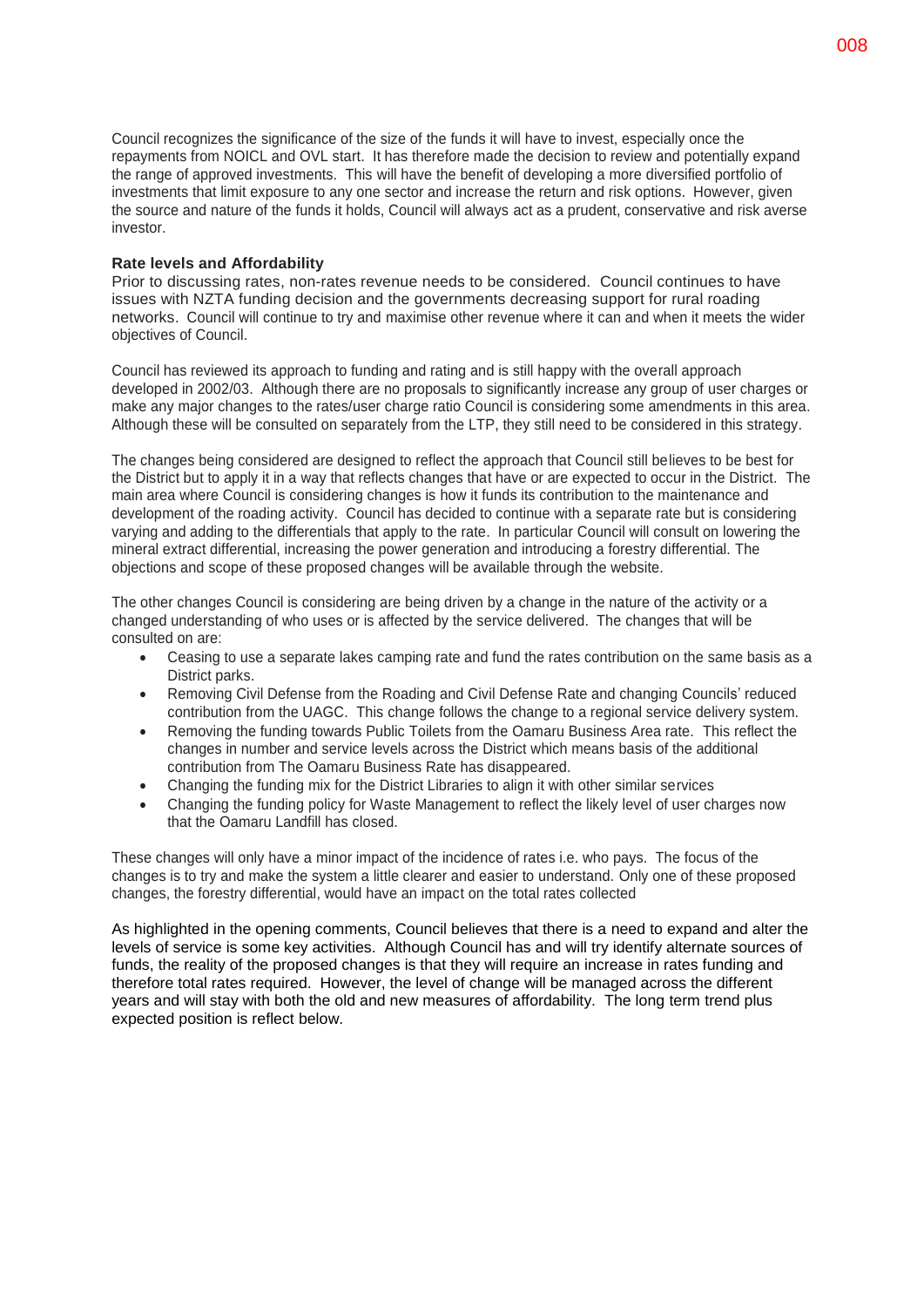

### **Targets - how progress and success will be measured and recorded**

### **Limits on rates, rates increases and debt**

For the ten years of this Plan, Council must monitor its performance against a series of measures and mandatory benchmarks relating to rates affordability, debt levels, expenditure on network assets and overall financial prudence. Council has added prior years to these required charts to show what has been achieved in each area since these measures were introduced.

These limits are intended to provide users of the Plan information about Council's financial position, and to guide short and long term decision-making over the next three years. They will be reviewed every three years, or sooner if necessary.

|                            | Limit                                                            |
|----------------------------|------------------------------------------------------------------|
| <b>Rates Affordability</b> | $\blacktriangle$ Rates fund 70% or less of total operating cost. |



#### **Rates Affordability – projected rates income measured against total operating expenditure**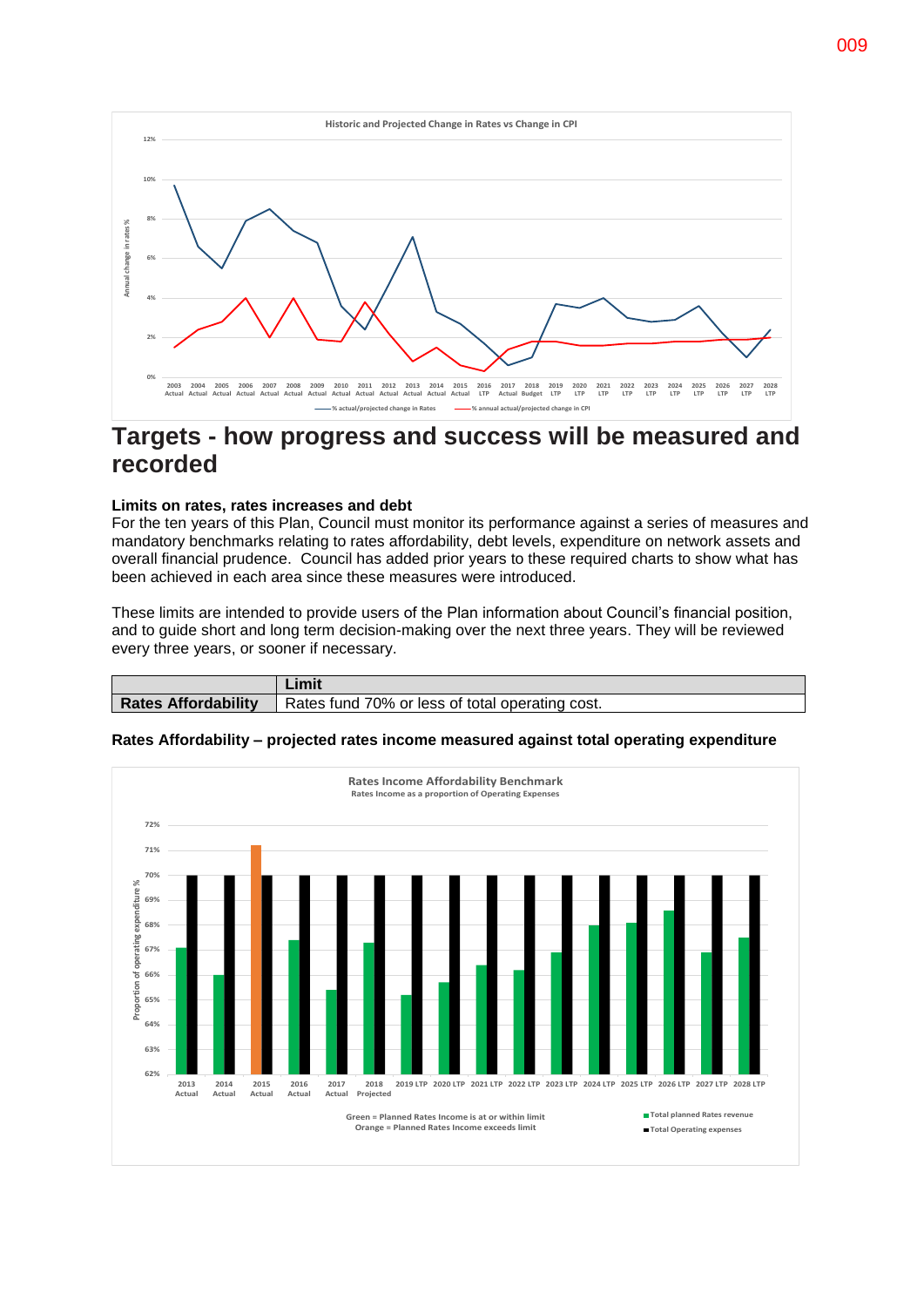|                            | Limit                                                                    |
|----------------------------|--------------------------------------------------------------------------|
| <b>Rates Affordability</b> | The average rate charged on an average residential home in Oamaru will   |
|                            | not exceed 10% of projected national superannuation for a married couple |

Council tracks Oamaru Residential Rates on a median value property against married national super. Council considers this to be an appropriate measure for both household and small businesses. Affordability for large commercial and residential ratepayers will be considered more by reference to the rates increase measure.



|                        | Limit                                                                    |
|------------------------|--------------------------------------------------------------------------|
| <b>Rates Increases</b> | Annual projected rate increases will not exceed the projected change in  |
| Affordability          | the Local Government Cost Index (LGCI) plus 2.0% (to allow for growth in |
|                        | the rating base, changes in level of service and other unexpected costs) |

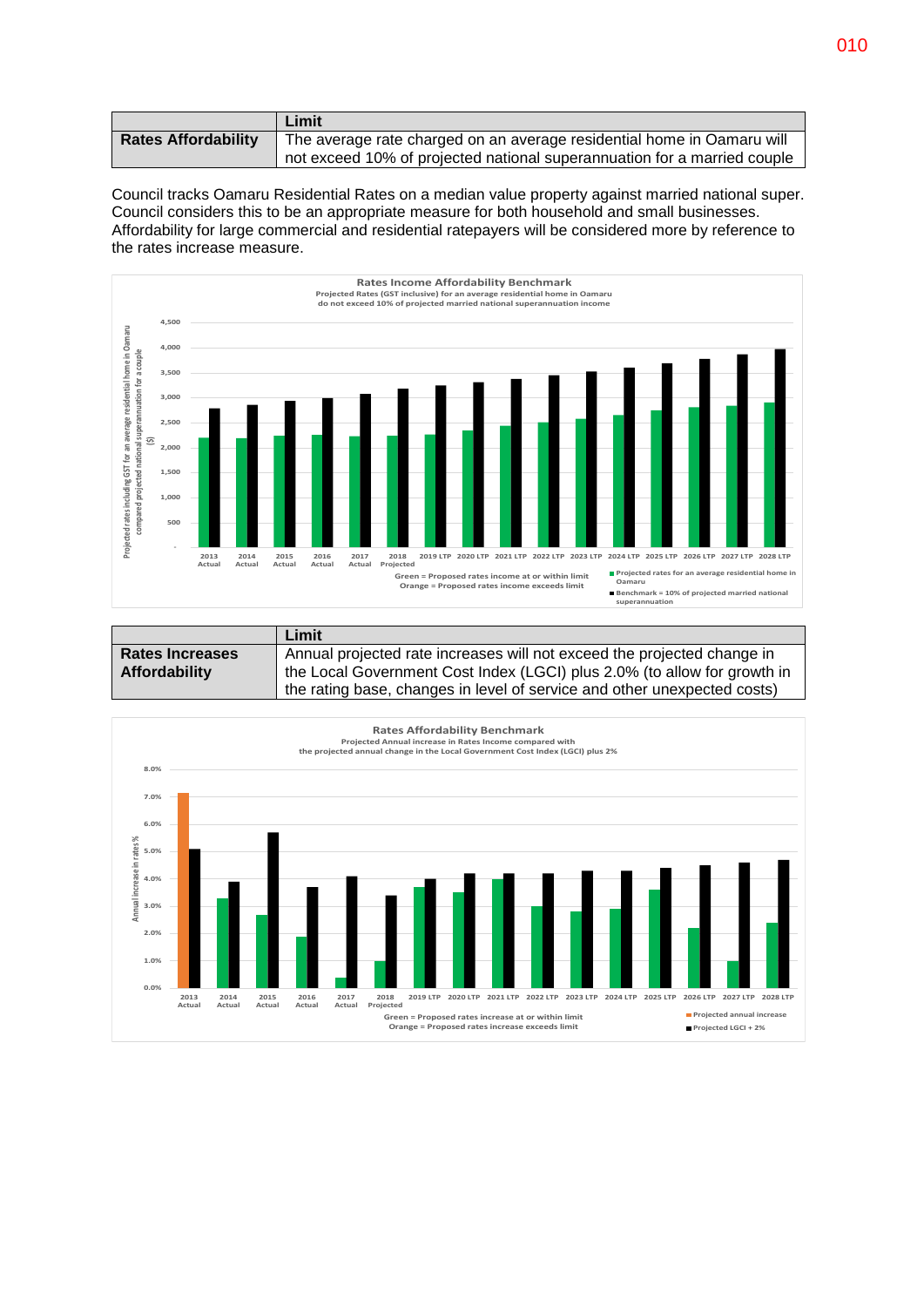|      | Limit                                                              |
|------|--------------------------------------------------------------------|
| Debt | Debt (internal and external) will not exceed 100% of total revenue |

As Council expects to carry no external debt over the life of this LTP, this measure looks instead at projected movements in the level of internal debt.



### **How these limits were set**

In setting limits on rates and debt Council considered all the issues discussed in this financial strategy and tried to strike a balance between affordability of rates, prudent financial management, providing quality essential services over the long term and providing for unforeseen events.

### **Forecast Rating base**

In completing its rating projections, Council has also projected the likely growth in the number of properties on which rates will be assessed. The Waitaki District is experiencing slower than average growth, and Council is projecting only minimal levels of growth over the life of this Long Term Plan.

|                                                          | 2019   | 2020   | 2021   | 2022   | 2023   | 2024   | 2025   | 2026   | 2027   |
|----------------------------------------------------------|--------|--------|--------|--------|--------|--------|--------|--------|--------|
| Projected<br>number of<br>properties in<br>the rate base | 13.659 | 13.693 | 13.727 | 13,761 | 13,795 | 13,829 | 13.864 | 13.900 | 13,969 |

### **Forecast rates increases**

Council set the limit on planned rates increases because it wants to still stress affordability issues and still respond to changes that have occurred in the environment. Council consider it prudent to maintain a degree of 'headroom' between the maximum rates increase limit we set and the planned rates increases reflecting the planned levels of service to be delivered.

|                                           | 2019 | 2020    | 2021 | 2022      | 2023 | 2024 | 2025 | 2026    | 2027    | 2019 |
|-------------------------------------------|------|---------|------|-----------|------|------|------|---------|---------|------|
| <b>Planned increase</b><br>in total rates | 3.7% | $3.5\%$ |      | 4.0% 3.0% | 2.8% | 2.9% | 3.6% | $2.2\%$ | $1.0\%$ | 2.4% |
| $LGCI + 2%$                               | 4.0% | 4.2%    | 4.2% | 4.2%      | 4.3% | 4.3% | 4.4% | 4.5%    | 4.6%    | 4.7% |

Each year Council must show the proposed changes to the rates for a range of typical property types in the District, for example large pastoral farms, urban residential, rural lifestyle, commercial and industrial. The rate samples show that rates increases depend both on the value of the property and whether the property receives water, wastewater and other fixed charges and rates.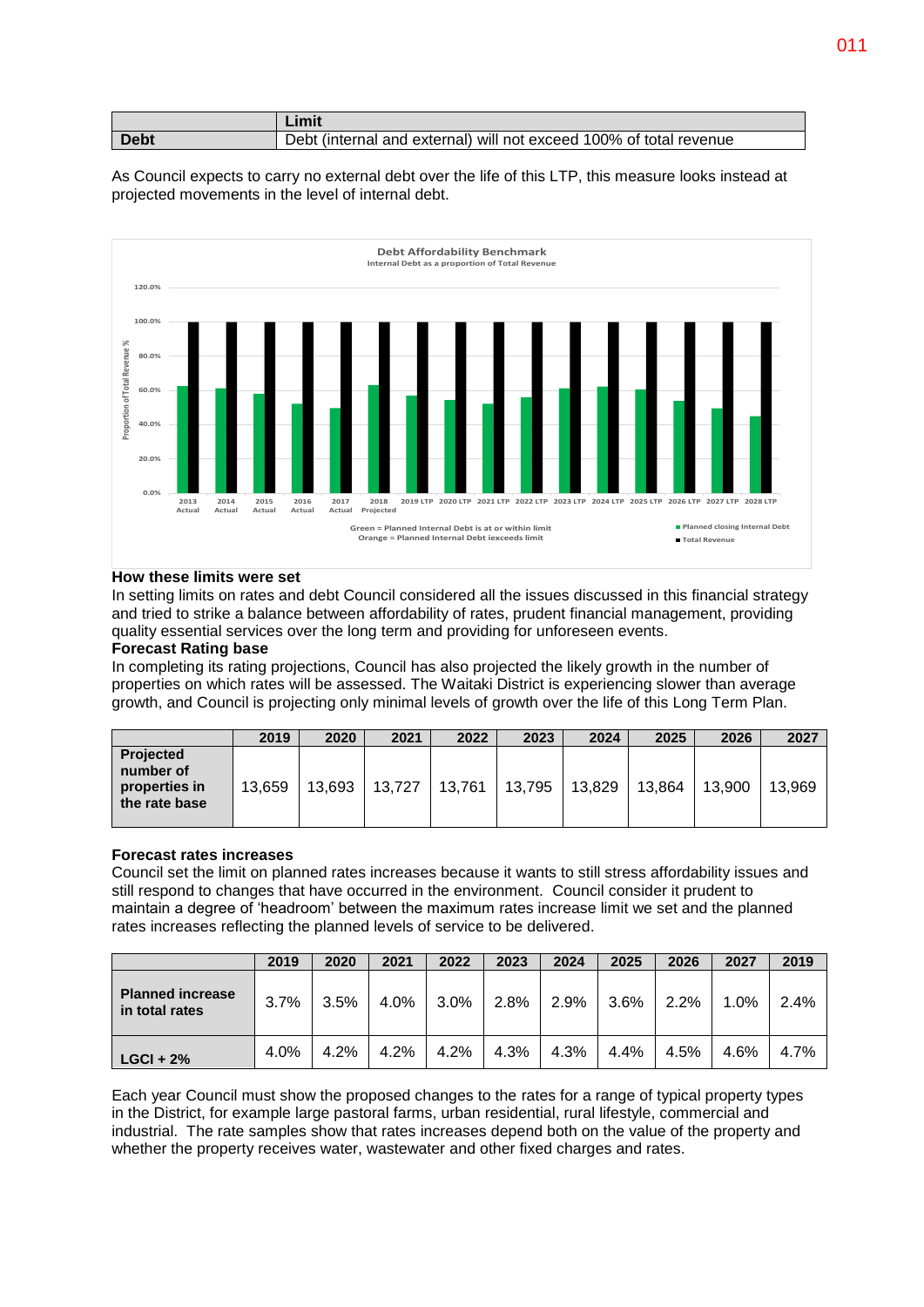### **Other Matters – Things that need to be in the strategy**

Council must also monitor and report its projected performance against a number of other mandatory benchmarks:

| <b>Balanced Budget</b> | Council must consider two balanced budget measures. One is set by<br>section 100 of the Local Government Act 2002 and is a test of the Income<br>Statement. A second is set by the financial prudence regulations and is<br>based on total projected revenue, excluding vested assets and<br>development and financial contributions, exceeding total projected<br>operating costs. |
|------------------------|-------------------------------------------------------------------------------------------------------------------------------------------------------------------------------------------------------------------------------------------------------------------------------------------------------------------------------------------------------------------------------------|
|------------------------|-------------------------------------------------------------------------------------------------------------------------------------------------------------------------------------------------------------------------------------------------------------------------------------------------------------------------------------------------------------------------------------|





Balanced budget provisions of the Local Government Act 2002 (s100) mean a council need not fully fund all expenditure (including depreciation) if it can demonstrate that it is financially prudent to do so. This is described in more detail later in the strategy.

Council's funding decisions in this regard contribute to the situation above. Another key factor is the use of Resource Management Act financial contributions to fund some development costs included in operating expenditure, including spending on the development of sports grounds and reserves which is an allowed use of the contributions collected.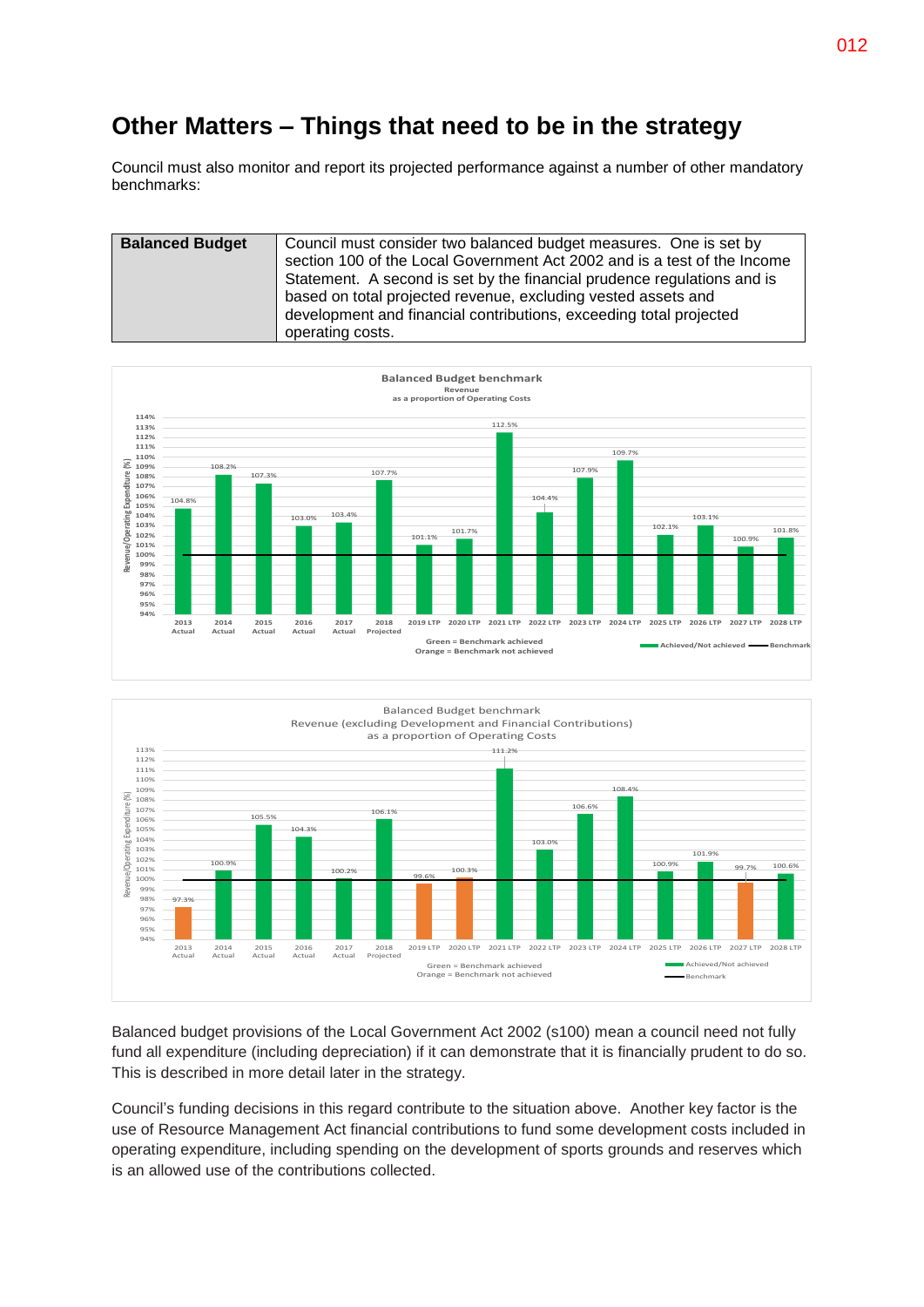|                           | Limit                                                                       |
|---------------------------|-----------------------------------------------------------------------------|
| <b>Debt Affordability</b> | Because Council is not classified as a high growth area, this measures debt |
|                           | servicing costs against the benchmark of 10% of total revenue, excluding    |
|                           | vested assets and development and financial contributions                   |



The last factor is that in some cases Council builds up amounts in operating reserves to be spent in a later year to achieve a specific goal or complete a project. An example of this proposed in the plan is the use of some of the Oamaru sewer operating reserve that has built up from cost savings to keep the rate at the same level as the prior year.

Based on these considerations, Council is not concerned about non-compliance given the short term and narrow focus of this measure.





Council believes this mandatory measure is flawed for a Council with mature but well maintained assets that experience limited increases in demand. This view is based on the fact that many of its high value assets do not require significant amounts to be spent on them each year and therefore the depreciation is accumulated until it is required. The key assets this applies to are medium to large bridges, and water and sewer treatment plants. Council is therefore not concerned about not achieving this measure.

**Important Note – These measures relating to Asset Management were developed prior to the requirement to have an Infrastructure Strategy. The Infrastructure Strategy addresses many of these issues in more detail.**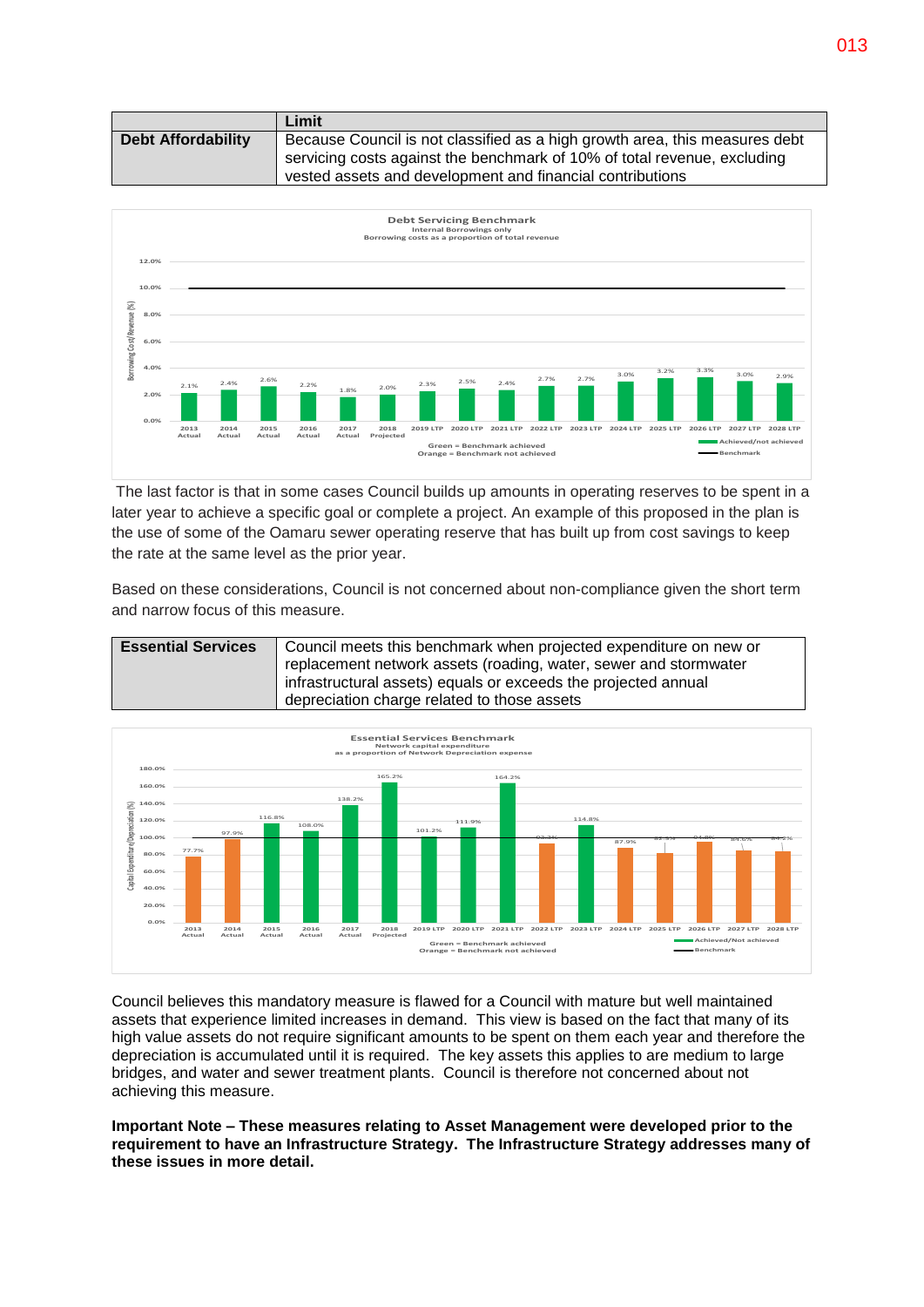### **Council's ongoing ability to deliver services**

Council's core role is to maintain and develop high quality, reliable infrastructure such as roading, water supply, stormwater and wastewater networks, reserves, recreation and community facilities. It is important that ratepayers can be confident that essential services can be delivered, both now and in the future. As noted earlier in the strategy, Council is considering increasing the level of service and investment is some key areas to meet expected needs and demands.

### **Capital expenditure required to maintain existing network infrastructure services**

Council's Asset Management Plans provide information on the condition of assets, and expenditure that will be required to maintain and renew the assets. They also include the cost of developing additional capacity to cater for increased demand and improved levels of services, particularly in terms of quality of waste disposal and drinking water quality.

Shown below are the costs of capital expenditure on network infrastructure required to maintain existing services, together with the amount of capital expenditure planned in this Plan.

| Network infrastructure groups | <b>Capital identified in Asset</b><br><b>Management Plans to</b><br>maintain existing assets<br>in LTP 2018-28<br>\$000 | <b>Asset renewal</b><br>capital planned in<br>LTP 2018-28<br>\$000 |
|-------------------------------|-------------------------------------------------------------------------------------------------------------------------|--------------------------------------------------------------------|
| Roading                       | 4,859                                                                                                                   | 66,738                                                             |
| Stormwater                    |                                                                                                                         |                                                                    |
| <b>Water Supply</b>           | 7,831                                                                                                                   | 13,508                                                             |
| Wastewater                    | 1,882                                                                                                                   | 5,833                                                              |
| <b>Total</b>                  | 14,572                                                                                                                  | 86,079                                                             |

We use a range of tools to fund renewal of assets, which are explained in the following section.

### **Strategies for coping with unexpected events**

The Canterbury earthquakes raised public awareness of the potential for the sudden destruction of infrastructure, for example water, stormwater and wastewater networks, roading and buildings that are the foundations of economies and society.

In putting together this financial strategy Council has considered how it would respond if there were a failure in major infrastructure that demanded significant unplanned expenditure. This might occur as a result of natural disaster, unanticipated accident or other event.

Council has put in place four different sources of funds to assist with any situation like this: the LAPP, the Disaster Fund, funded depreciation reserves and stand-by borrowing facilities. Council's approach would be:

- Utilise funded depreciation reserves where available and appropriate
- Seek Central Government assistance
- Utilise the \$3.5 million self-funding Disaster Contingency Fund
- Use debt or sell assets not essential to operations and are the easiest to sell

### **Setting project priorities**

In setting funding priorities in this Plan, projects were ranked according to several criteria:

- Is the expenditure essential to deliver existing levels of service?
- Would postponing or cancelling the project result in increased risk of service interruption or infrastructure failure?
- How would not doing or deferring the project impact on achieving Council's vision and desired outcomes?

Council's highest priority is always to maintain existing assets and existing levels of service; projects to provide for future growth and to increase levels of service can then be considered.

### **Capital and operating costs of providing for future growth**

Council's Asset Management Plans also provide details of the infrastructure development that will be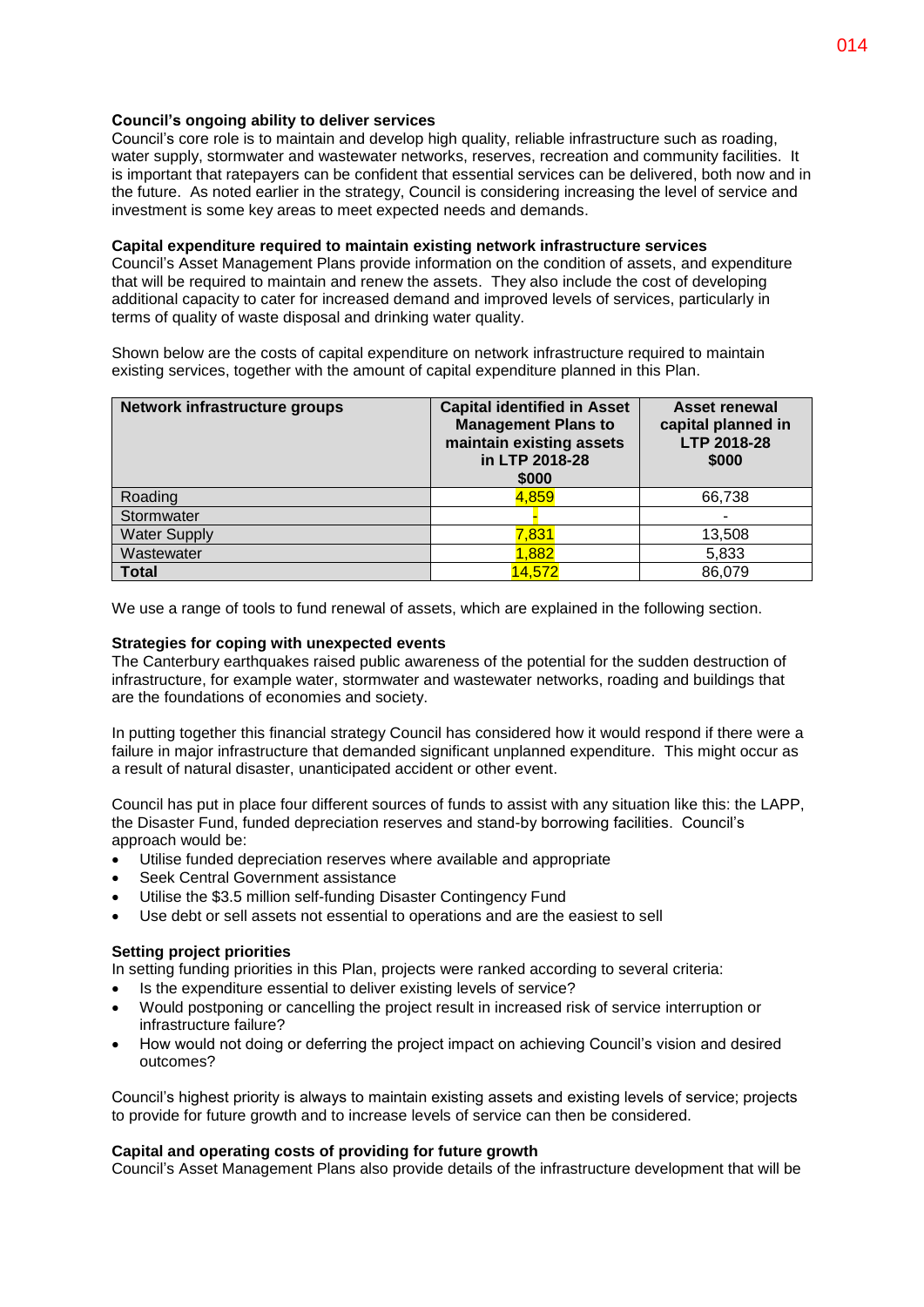required to provide for growth in demand for services.

| Network infrastructure groups | <b>Capital identified to</b><br>provide for growth |
|-------------------------------|----------------------------------------------------|
| Roading                       |                                                    |
| Stormwater                    |                                                    |
| <b>Water Supply</b>           |                                                    |
| Wastewater                    |                                                    |
| <b>Total</b>                  |                                                    |

### **Providing higher levels of service**

Rates and debt limits also accommodate increased levels of service planned in the following areas:

- Increased spending on the roading network.
- Wastewater: planned extensions to existing wastewater schemes and investigations into potential new schemes in small coastal communities
- Drinking Water Standards
- Improved internal infrastructure to support service delivery and improve decision making.

### **Notes on financial policies and investment holdings**

Council must include in its financial strategy information about its objectives for holding financial investments and equity securities and provide quantified targets for returns on those investments. Council must also include its policy on the giving of securities for borrowing.

### **Equity securities**

Council does not currently hold equity securities (shares) for the sole purpose of earning a return on the investment. There are no plans to invest in equity securities during the term of the Plan however the investment policy is currently under review and small level of investment may occur in the future. This is the list of the companies in which Council currently holds shares, together with the objective for holding the equity securities and a target rate of return.

| Company                        | Objective of holding equity                    | <b>Target rate</b><br>of return |  |
|--------------------------------|------------------------------------------------|---------------------------------|--|
| <b>Whitestone Contracting</b>  | Stimulate a competitive contracting sector     | $>7\%$ on                       |  |
| Limited                        | Support local employment opportunities         | shareholders'                   |  |
|                                | Provide a good return on investment            | funds                           |  |
| <b>Waitaki District Health</b> | Support provision of healthcare facilities and | N/A                             |  |
| <b>Services Limited</b>        | services for the local community               |                                 |  |
| Waitaki Development Board      | Facilitate the growth of tourism               | N/A                             |  |
| Limited                        | Promote the district effectively               |                                 |  |
| Omarama Airfield Limited       | Facilitate the growth of tourism               | N/A                             |  |
|                                | Promote the district effectively               |                                 |  |

In summary investments have been made for non-economic reasons for three of the four Council Controlled Organisations. Only the investment in Whitestone Contracting Limited has a strong economic component, and the Statement of Intent with Whitestone has been update to clarify Council's expectations regarding the actual level of return and distribution from this investment.

### **Financial instruments**

Council holds financial investments, for example term deposits, as part of efficiently managing cash flow to finance expenditure on operations. The primary objective when investing is the protection of the investment, so the credit-worthiness of the other party must always be considered.

Council also seeks to:

- maximise return on its investment
- ensure investments are liquid
- ensure an effective spread of investments and maturity dates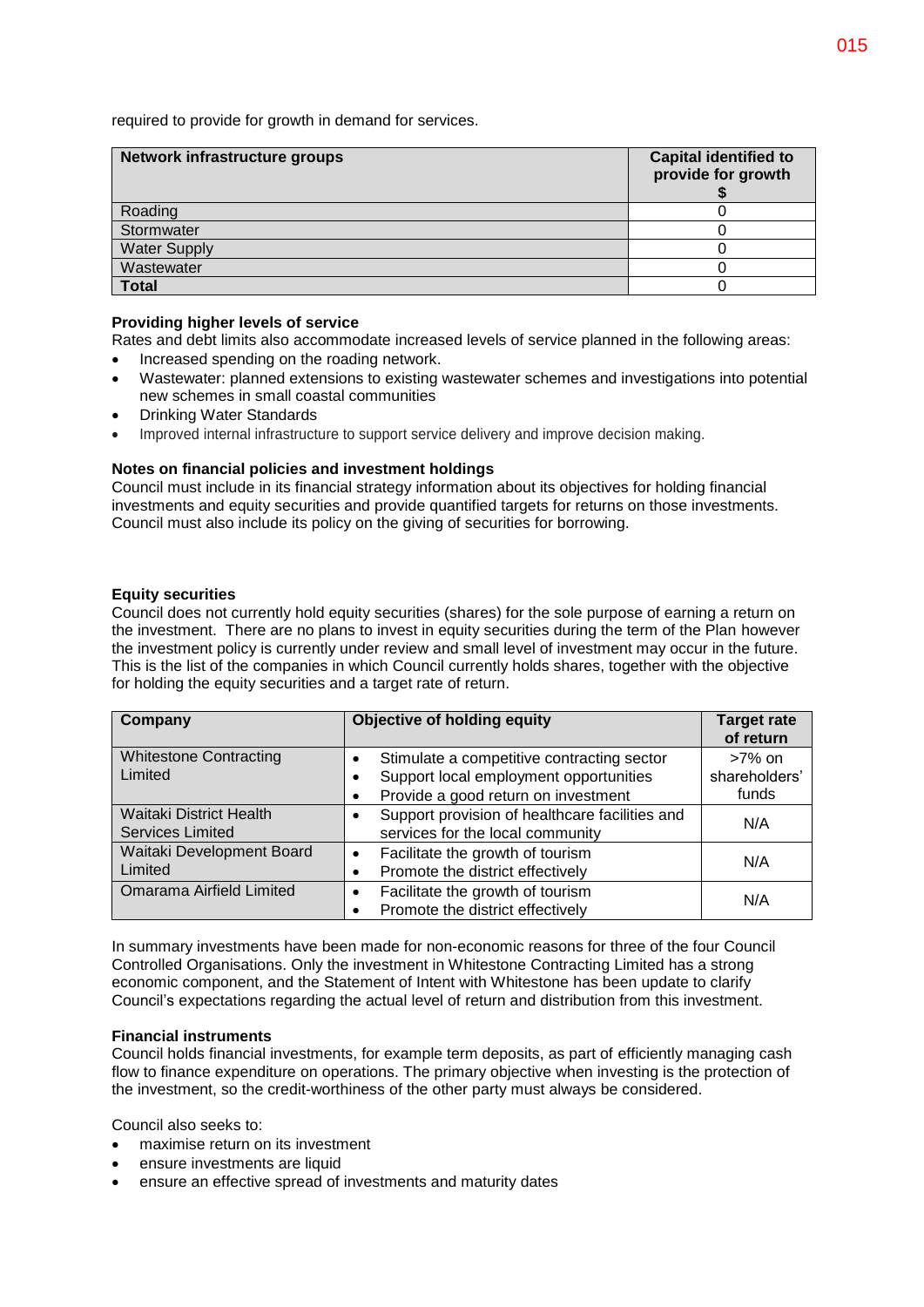manage potential capital losses arising from interest rate movements if investments need to be liquidated before maturity.

Council has made, and continues to consider, investments with other entities in the District when it believes the investment will strongly contribute to the wider Council outcomes while still providing an acceptable level of return.

Council is going to review its use of financial instruments and other investment options to determine if wants to alter its approach to risk and return on some investments it makes.

### **Security for Council borrowing**

Council must disclose its policy on giving securities for its borrowing. Council may borrow on an unsecured basis or, if it decides to offer security for borrowing and other financial obligations, then it will generally offer rates and rate revenue as security. In unusual circumstances, and with prior Council approval, security may be offered in the form of a charge on specific assets.

Given that Council does not expect to borrow money over the life of the Plan, existing borrowing and security arrangements will be reviewed during the first three years of the Plan to ensure they still meet Council's requirements.

Council provides limited securities and guarantees to other parties for economic or community development or works under the Local Government Act. Requests are considered on a case by case basis by Council or the appropriate Council committee. More detail is included in the Liability Management Policy and Investment Policy.

### **Cash Funding of Depreciation**

The balanced budget provisions of the Local Government Act 2002 (s100) allow a council to not fully fund all expenditure (including depreciation) if it can demonstrate that it is financially prudent to do so. Council has previously decided not to fully cash fund the depreciation charge of various assets

Council has resolved that it will not cash-fund depreciation on certain assets for a variety of reasons, the most significant being where Council believes it will receive money from third parties to help fund asset replacement. The most important of these sources is the New Zealand Transport Agency which co-invests in the roading network. It has also been assumed with some community assets where third party funding was received to help build or develop the facility, including the Aquatic Centre, Oamaru Opera House and some community centres.

The other major reason depreciation is not funded is if Council does not expect to renew or replace an asset at the end of its useful life. Council has also decided not to fully fund depreciation on assets where loans were raised to fund construction, and the loan is still being repaid, or when annual maintenance expenditure is sufficient to maintain the asset in perpetuity. A full schedule of assets whose depreciation is not fully funded and the underlying reason is shown at the end of the Strategy. This schedule will be subject to further review over the next two months to ensure the items in the schedule will still meet the criteria for inclusion over the life of the LTP.

Over the life of the Plan a total amount of \$52.1 million will not be directly funded by Council. However, Council believes that in most instances where an asset needs to be replaced there will be sufficient funds available to do this. It believes this approach is prudent, especially given the level of funds accumulated as discussed earlier in the Strategy. If there is any shortfall in a year then Council will borrow to cover this as allowed under the Liability Management Policy.

### **Other Related Information**

- Forecast financial statements
- These are Generally Accepted Accounting Practice (GAAP) financial statements (as required under s111 of the Act) forecasting the ten-year financial performance of the Council, including prospective statements of comprehensive revenue and expense, changes in equity financial position and cash flow.
- Statement of accounting policies This is a statement of GAAP accounting policies applied in the preparation of the Plan.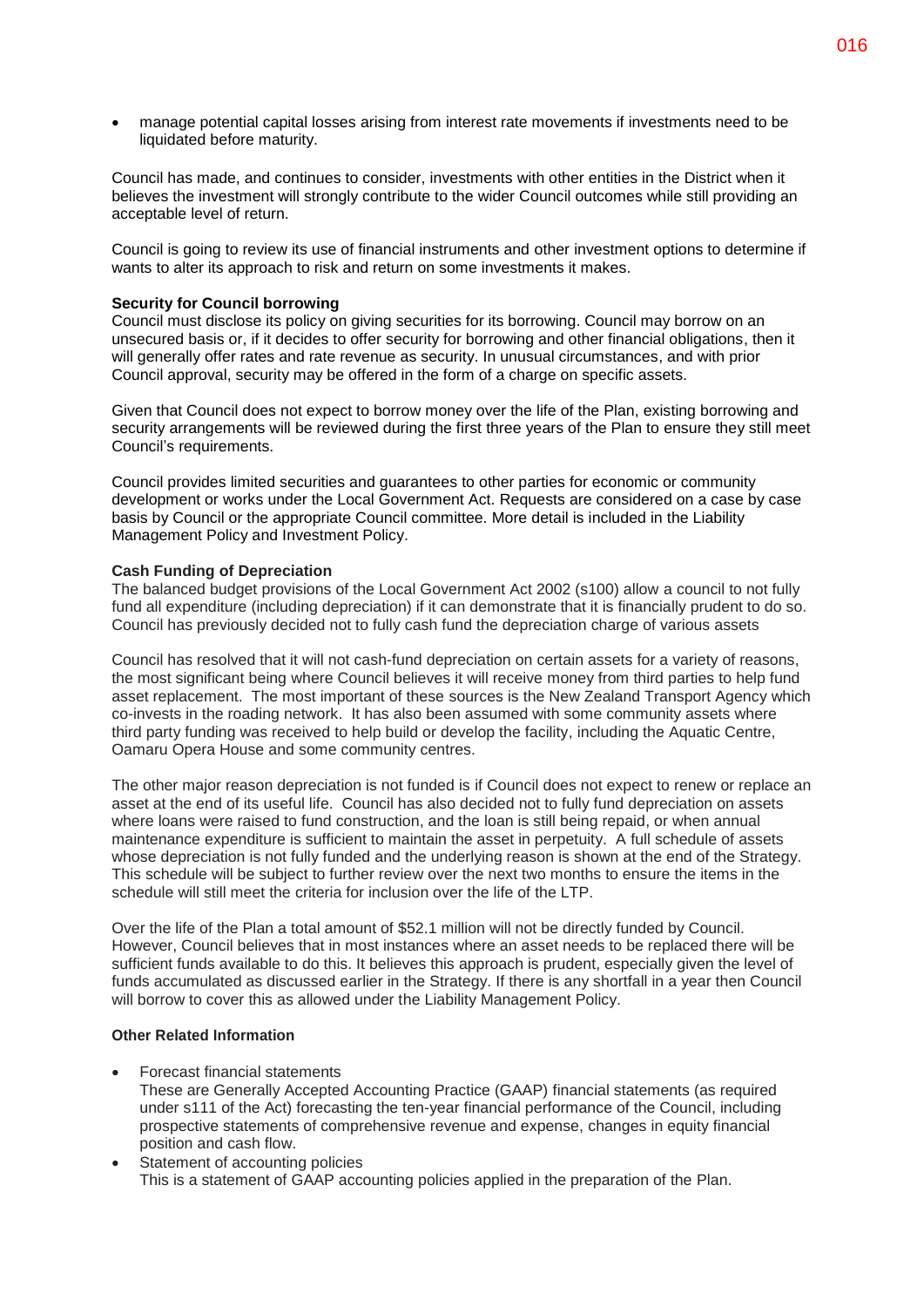• Funding impact statement

These show what rates Council will charge, the basis of each rate, the activities the rate funds and the amount of the rate. It discloses financial information in a format required by the financial reporting regulations set under the Local Government Act.

- Rates, fees and charges Identifies the basis on which rates are set and fees and charges that are approved.
- Key Assumptions This sets out matters such as the price level adjustments have been applied to all core budgets and projects. In order to take account of the impact of revaluation movement in asset values, adjustments have also been applied to depreciation.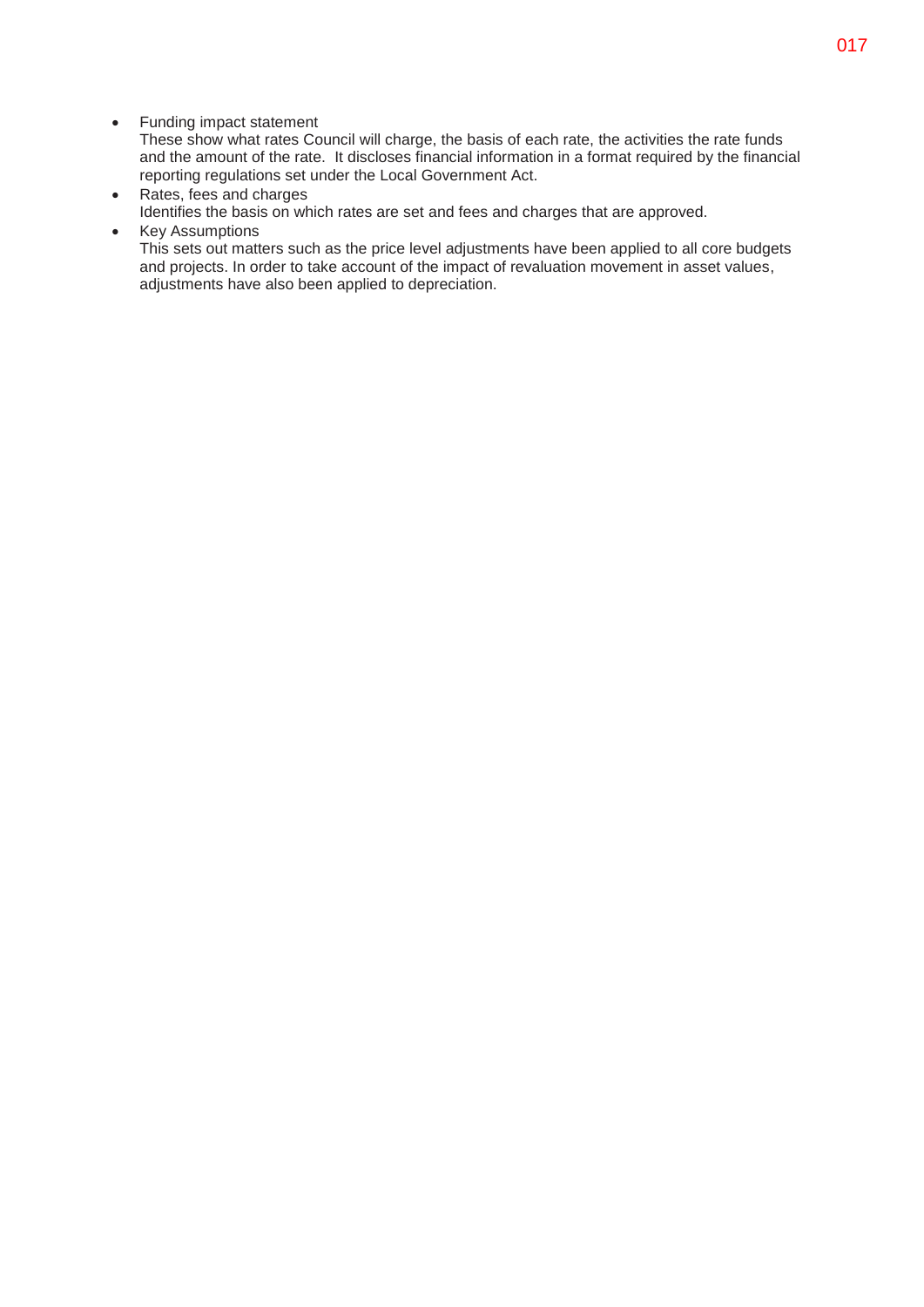### **Depreciation Schedule**

Assets that Council will not cash-fund depreciation. This is subject to further review prior to the finalisation of the Long Term Plan.

| <b>Asset Name</b>                                         | <b>Reason for Unfunding Depreciation</b>                                                                                                                                                                     | Date that<br><b>Unfunding Stops</b> |
|-----------------------------------------------------------|--------------------------------------------------------------------------------------------------------------------------------------------------------------------------------------------------------------|-------------------------------------|
| Roading                                                   | Council will unfund that portion of asset<br>replacement that is subsidised by the New<br>Zealand Transport Agency (or its<br>successors).                                                                   | No end date.                        |
| <b>Bridges</b>                                            | Council will unfund that portion of asset<br>replacement that is subsidised by the New<br>Zealand Transport Agency (or its<br>successors).                                                                   | No end date.                        |
| Oamaru Water Treatment                                    | Initial capital cost offset for assets with a life<br>greater than 20 years that are part of the<br>water treatment plant completed 2007.                                                                    | 2027                                |
| Drinking Water Standards-<br>Upgrade - various<br>schemes | Initial capital cost offset for assets with a life<br>greater than 20 years that are part of the<br>water treatment plant upgrades                                                                           | 2030-2035                           |
| Moeraki Sewerage Scheme                                   | Initial capital cost offset for assets with a life<br>greater than 20 years that are part of the<br>initial sewerage scheme treatment and<br>reticulation project completed in 1999.                         | 2019                                |
| Waitaki Aquatic Centre                                    | To recognise those components, (structure,<br>roof and services), with a life greater than 20<br>years. Council does not intend to replace the<br>Waitaki Aquatic Centre at the end of its<br>economic life. | No end date                         |
| Oamaru Opera House                                        | To recognise components with lives greater<br>than 20 years where alternate funding is<br>likely to be received for any minor work                                                                           | No end date                         |
| Storage Building (Willets),<br><b>Clyde Street</b>        |                                                                                                                                                                                                              |                                     |
| <b>Freezer Building</b>                                   |                                                                                                                                                                                                              |                                     |
| Oamaru Gardens Depot<br>and Workshop                      |                                                                                                                                                                                                              |                                     |
| Railway Goods Shed                                        | To recognise that Council will not replace<br>these facilities at the end of their economic                                                                                                                  | No end date                         |
| <b>Civil Defence Garages</b><br>behind Community House    | lives                                                                                                                                                                                                        |                                     |
| <b>Chelmer Street Depot</b>                               |                                                                                                                                                                                                              |                                     |
| Otematata Depot & Herbert<br>Forest implement shed        |                                                                                                                                                                                                              |                                     |